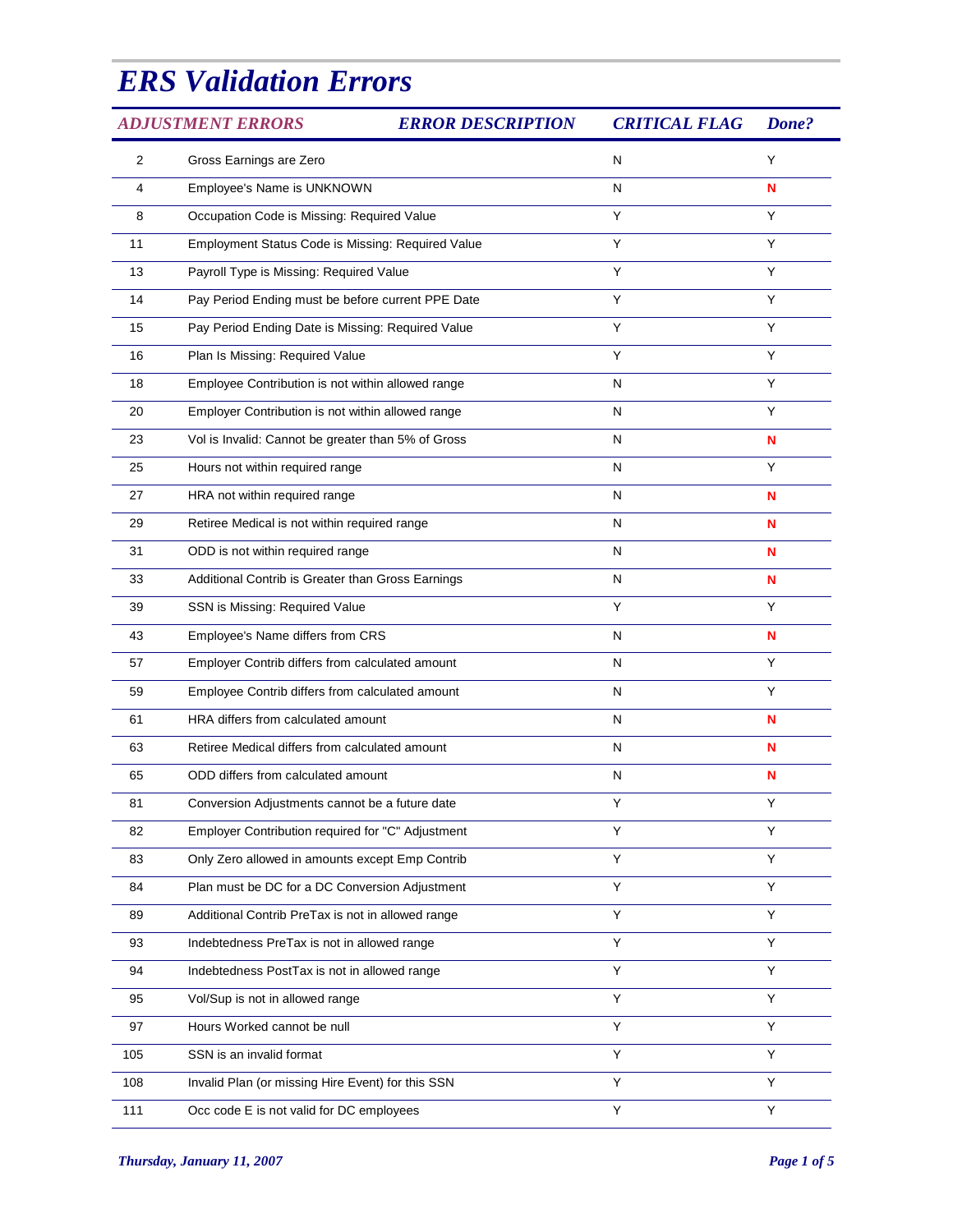| 113 | Pay Period Ending Date is more than 10 years old   |  |
|-----|----------------------------------------------------|--|
| 114 | Pay Period Ending Date cannot be before Plan Start |  |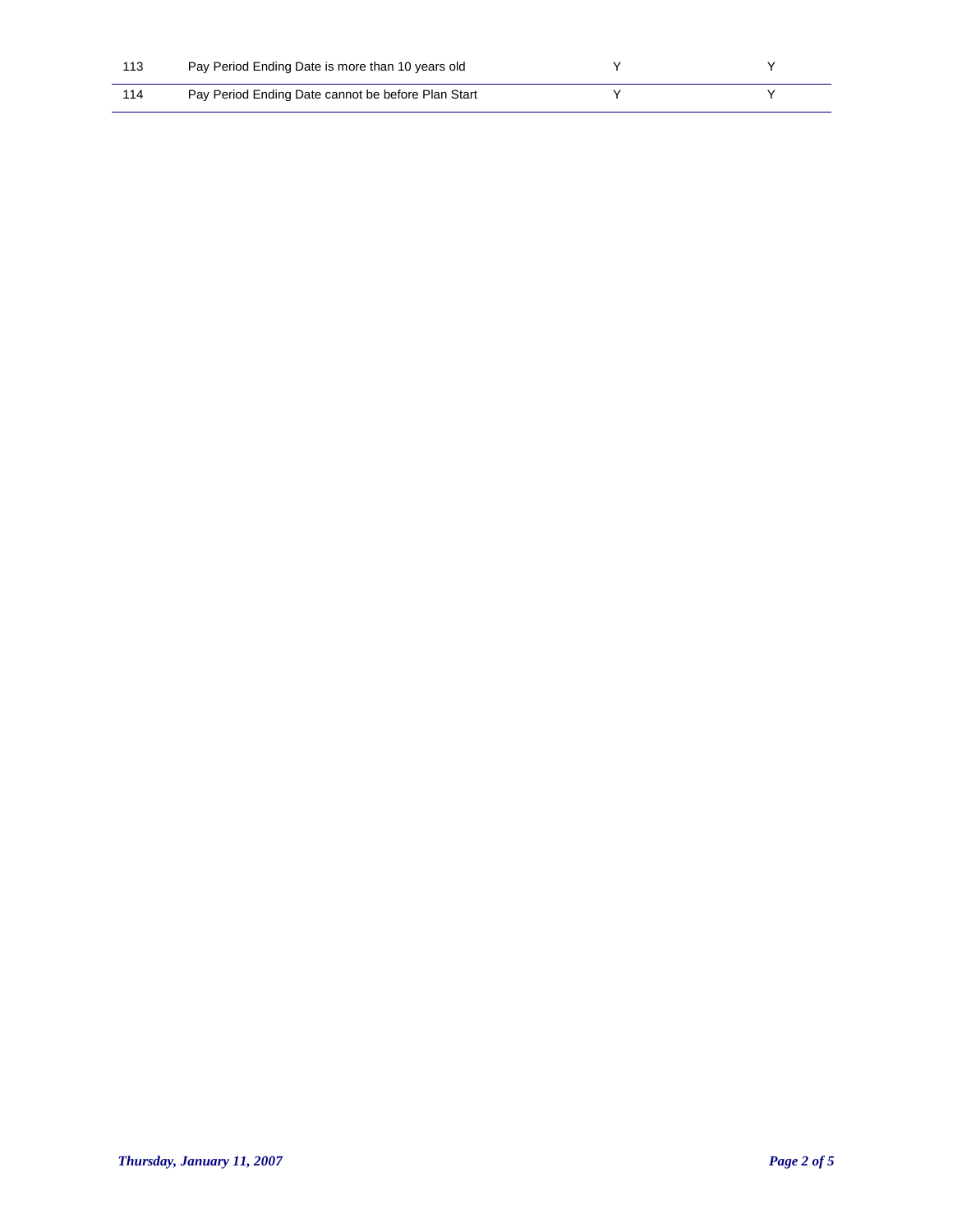*PERSONNEL ERRORS ERROR DESCRIPTION CRITICAL FLAG Done?*

| 6   | Employee's Name is UNKNOWN                         | N | N |
|-----|----------------------------------------------------|---|---|
| 40  | SSN is Missing: Required Value                     | Y | Y |
| 45  | Employee's Name differs from CRS                   | N | N |
| 46  | Birth date Invalid: Age is under 12 or > 90        | Y | Y |
| 47  | Gender is Missing: Required for new Employees      | Y | Y |
| 48  | Marital Status Missing: Required for new Employees | Y | Y |
| 49  | Address is Missing: Required for new Employees     | Y | Y |
| 50  | City is Missing: Required for new Employees        | Y | Y |
| 51  | State is Missing: Required for new Employees       | Y | Y |
| 52  | Zip is missing: Required for new Employees         | Y | Y |
| 53  | Hire Event missing for 'New' Personnel record.     | Y | Υ |
| 55  | City is invalid for the given Zip Code             | Y | Y |
| 71  | Action Code is missing: Required Value             | Y | Y |
| 72  | Birthdate is missing: Required for new employees   | Y | Y |
| 73  | Zip is invalid format or has invalid characters    | Y | Y |
| 74  | Address is incomplete                              | Y | Y |
| 75  | State cannot contain numeric characters            | Y | Y |
| 80  | Address Line 1 cannot be more than 30 characters   | Y | Y |
| 91  | Employee name is Missing for a NAME change         | Y | Y |
| 98  | <b>Invalid Name Format</b>                         | Y | Y |
| 99  | Name is more than 30 characters total              | Y | Y |
| 102 | SSN is an invalid format                           | Y | Y |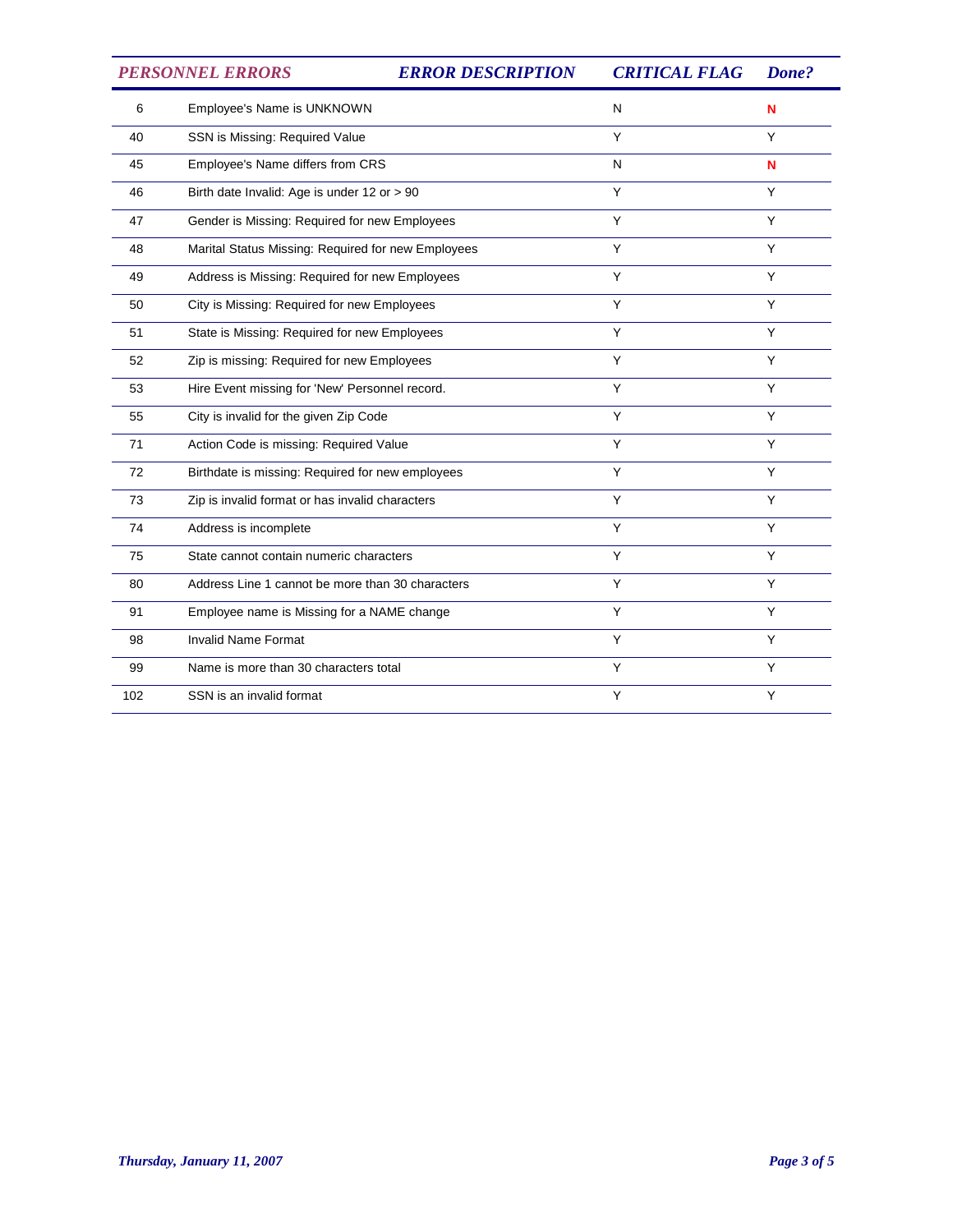| <b>EVENT ERRORS</b> |                                                    | <b>ERROR DESCRIPTION</b> | <b>CRITICAL FLAG</b> | Done? |
|---------------------|----------------------------------------------------|--------------------------|----------------------|-------|
| 5                   | Employee's Name is UNKNOWN                         |                          | N                    | N     |
| 9                   | Occupation Code is Missing: Required Value         |                          | Y                    | Y     |
| 12                  | Employment Status Code is Missing: Required Value  |                          | Y                    | Y     |
| 35                  | Event Type is Missing: Required Value              |                          | Y                    | Y     |
| 36                  | Effective Date is Missing: Required Value          |                          | Y                    | Y     |
| 37                  | Service % is Invalid: Required for P/T TRS         |                          | Y                    | Y     |
| 41                  | SSN is Missing: Required Value                     |                          | Y                    | Y     |
| 44                  | Employee's Name differs from CRS                   |                          | N                    | N     |
| 54                  | New Personnel missing for 'Hire' Event record      |                          | Y                    | Y     |
| 67                  | Worker's Comp is not a valid Status for fund TRS   |                          | Y                    | Y     |
| 68                  | Effective Date is more than 45 days prior PPE date |                          | N                    | Υ     |
| 69                  | Effective Date cannot be after the Issue Date      |                          | Y                    | Y     |
| 70                  | Death Disability status invalid for Events         |                          | Y                    | Y     |
| 90                  | Only zero allowed in Service % unless TRS P/T      |                          | Y                    | Y     |
| 100                 | Occ code E is not valid for DC employees           |                          | Y                    | Y     |
| 103                 | SSN is an invalid format                           |                          | Y                    | Y     |
| 112                 | Event Date is more than 5 years prior the PPE date |                          | Y                    | Y     |